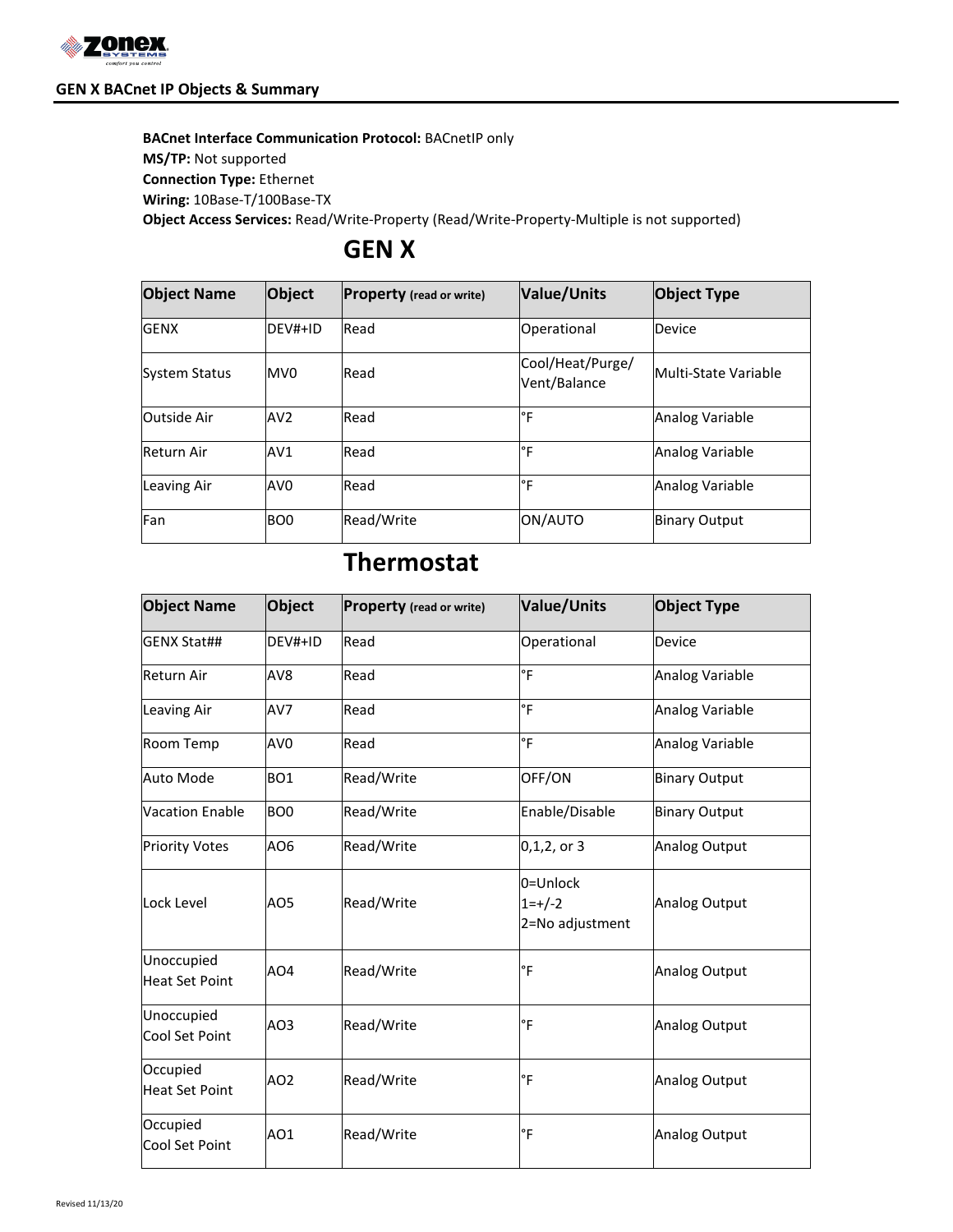

#### **GEN X BACnet IP Objects & Summary**

#### **GEN X**

- 1. System (All values Read Only)
	- a. System time & date
	- b. Firmware version
	- c. Vendor Name & ID
- 2. System Status (All values Read Only)
	- a. Off Not used
	- b. Vent
	- c. Cool
	- d. Heat
	- e. Purge
	- f. Balance
- 3. Outside/Return/Leaving Air Sensors (All values Read Only)
- 4. Fan
	- a. Auto
	- b. ON

### **Thermostat**

- 1. Thermostat
	- a. Device -- general info
		- i. Time & date (read only)
		- ii. Vendor Name & ID (read only)
	- b. Leaving & Return Air (read only)
		- i. EZTOUCHX these value originate from the GEN X controller
		- ii. SATOUCHX these values originate from sensors installed the return and supply air ducts of the unit and are directly connected to the thermostat.
	- c. Room temp (read only)
	- d. Auto Mode
		- i. OFF or ON(AUTO)
	- e. Vacation
		- i. Enable or Disable
	- f. Priority Votes
		- i. Value Range 0 (null or no vote), 1, 2, or 3
	- g. Lock Level
		- i. 0=Unlock unlimited set point value change
		- ii.  $1=+/2$  can change set point + or 2 degrees
		- iii. 2=Hard lock no set point adjustment allowed
	- h. Occupied & Unoccupied Heat/Cool Set Points
		- i. Heat Range 55°F to 93°F
		- ii. Cool Range 57°F to 95°F
	- i. Leaving/Return Air Temps (READ ONLY)
		- i. SATOUCHX these temps come from temperature sensors connected to the stat
		- ii. EZTOUCHX these temps come from the zoned unit